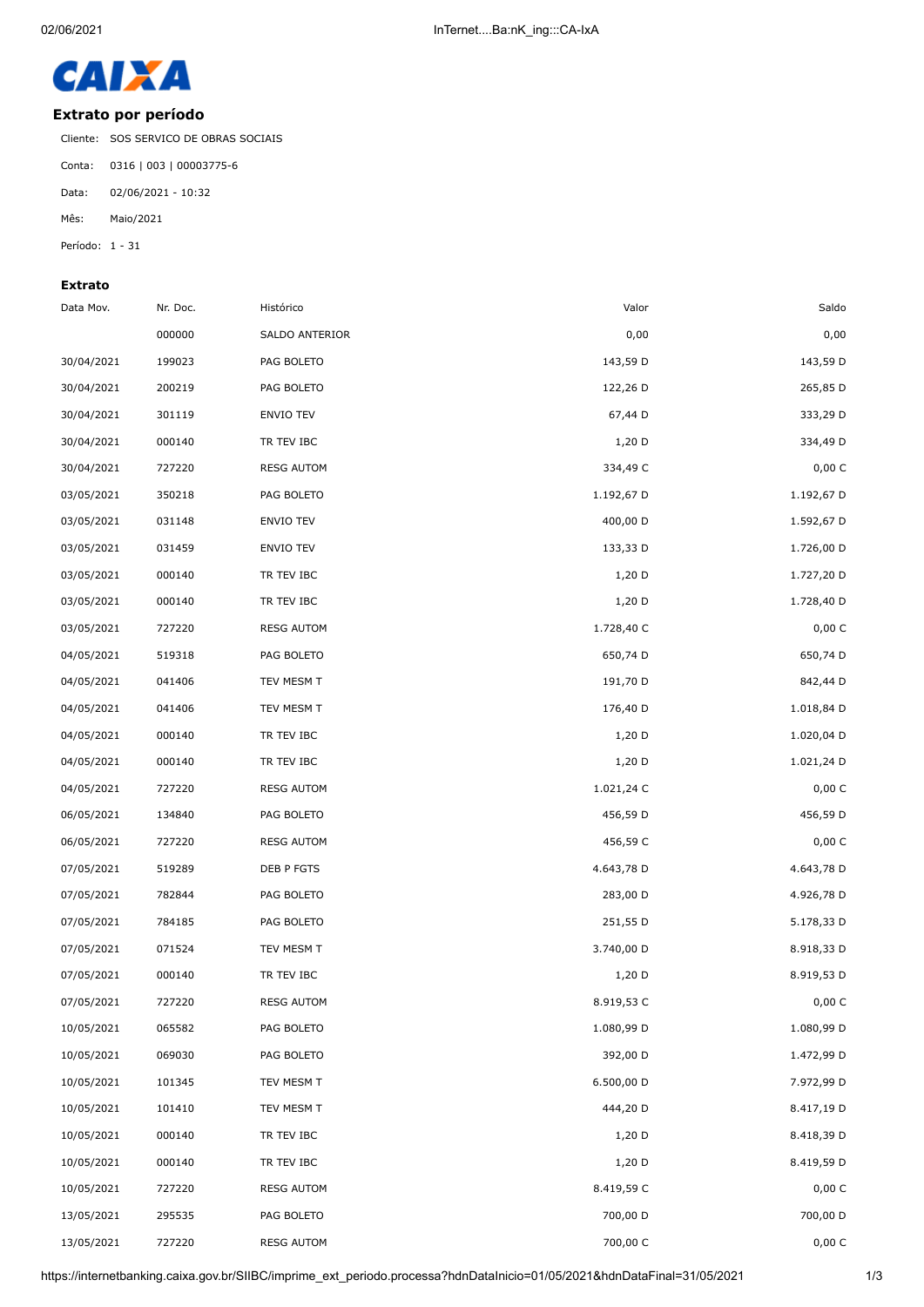| 02/06/2021 |        |            | InTernetBa:nK ing:::CA-IxA |
|------------|--------|------------|----------------------------|
| 14/05/2021 | 190232 | PAG BOLETO | 238,35 D                   |

| 238,35 D    | 238,35 D    | PAG BOLETO        | 190232 | 14/05/2021 |
|-------------|-------------|-------------------|--------|------------|
| 18.499,40 D | 18.261,05 D | TEV MESM T        | 141052 | 14/05/2021 |
| 18.500,60 D | $1,20$ D    | TR TEV IBC        | 000140 | 14/05/2021 |
| 0,00 C      | 18.500,60 C | <b>RESG AUTOM</b> | 727220 | 14/05/2021 |
| 662,21 D    | 662,21 D    | PAG BOLETO        | 382619 | 17/05/2021 |
| 2.792,21 D  | 2.130,00 D  | PAG BOLETO        | 384445 | 17/05/2021 |
| 0,00 C      | 2.792,21 C  | <b>RESG AUTOM</b> | 727220 | 17/05/2021 |
| 300,00 D    | 300,00 D    | TEV MESM T        | 181233 | 18/05/2021 |
| 370,21 D    | 70,21 D     | ENVIO TEV         | 181358 | 18/05/2021 |
| 371,41 D    | $1,20$ D    | TR TEV IBC        | 000140 | 18/05/2021 |
| 372,61 D    | $1,20$ D    | TR TEV IBC        | 000140 | 18/05/2021 |
| 0,00 C      | 372,61 C    | <b>RESG AUTOM</b> | 727220 | 18/05/2021 |
| 26,45 D     | 26,45 D     | ENVIO TEV         | 190912 | 19/05/2021 |
| 27,65 D     | $1,20$ D    | TR TEV IBC        | 000140 | 19/05/2021 |
| 0,00 C      | 27,65 C     | <b>RESG AUTOM</b> | 727220 | 19/05/2021 |
| 90.254,10 C | 90.254,10 C | CRED TEV          | 201139 | 20/05/2021 |
| 88.968,49 C | 1.285,61 D  | TEV MESM T        | 201338 | 20/05/2021 |
| 78.337,17 C | 10.631,32 D | TEV MESM T        | 201338 | 20/05/2021 |
| 78.335,97 C | $1,20$ D    | TR TEV IBC        | 000140 | 20/05/2021 |
| 78.334,77 C | $1,20$ D    | TR TEV IBC        | 000140 | 20/05/2021 |
| 0,00 C      | 78.334,77 D | APL AUTOM         | 990001 | 20/05/2021 |
| 115,23 D    | 115,23 D    | PAG BOLETO        | 161520 | 21/05/2021 |
| 0,00 C      | 115,23 C    | <b>RESG AUTOM</b> | 727220 | 21/05/2021 |
| 900,19 D    | 900,19 D    | PAG BOLETO        | 244245 | 24/05/2021 |
| 0,00 C      |             |                   |        |            |
|             | 900,19 C    | <b>RESG AUTOM</b> | 727220 | 24/05/2021 |
| 72,87 D     | 72,87 D     | PAG FONE          | 361239 | 25/05/2021 |
| 121,87 D    | 49,00 D     | MANUT CTA         | 000000 | 25/05/2021 |
| 0,00 C      | 121,87 C    | <b>RESG AUTOM</b> | 727220 | 25/05/2021 |
| 340,00 D    | 340,00 D    | TEV MESM T        | 271532 | 27/05/2021 |
| 341,20 D    | $1,20$ D    | TR TEV IBC        | 000140 | 27/05/2021 |
| 0,00 C      | 341,20 C    | <b>RESG AUTOM</b> | 727220 | 27/05/2021 |
| 132,95 D    | 132,95 D    | PAG BOLETO        | 169817 | 28/05/2021 |
| 1.053,27 D  | 920,32 D    | TEV MESM T        | 003980 | 28/05/2021 |
| 1.955,59 D  | 902,32 D    | TEV MESM T        | 003981 | 28/05/2021 |
| 3.783,98 D  | 1.828,39 D  | TEV MESM T        | 003982 | 28/05/2021 |
| 5.321,48 D  | 1.537,50 D  | TEV MESM T        | 003983 | 28/05/2021 |
| 6.652,25 D  | 1.330,77 D  | TEV MESM T        | 003984 | 28/05/2021 |
| 9.181,11 D  | 2.528,86 D  | TEV MESM T        | 003985 | 28/05/2021 |
| 10.547,04 D | 1.365,93 D  | TEV MESM T        | 003986 | 28/05/2021 |
| 12.766,38 D | 2.219,34 D  | TEV MESM T        | 003987 | 28/05/2021 |
| 14.282,77 D | 1.516,39 D  | TEV MESM T        | 003988 | 28/05/2021 |
| 15.779,69 D | 1.496,92 D  | TEV MESM T        | 003989 | 28/05/2021 |
| 16.750,56 D | 970,87 D    | TEV MESM T        | 003990 | 28/05/2021 |
| 18.316,18 D | 1.565,62 D  | TEV MESM T        | 003991 | 28/05/2021 |
| 20.984,16 D | 2.667,98 D  | TEV MESM T        | 003992 | 28/05/2021 |
| 23.104,44 D | 2.120,28 D  | TEV MESM T        | 003993 | 28/05/2021 |
|             |             |                   |        |            |